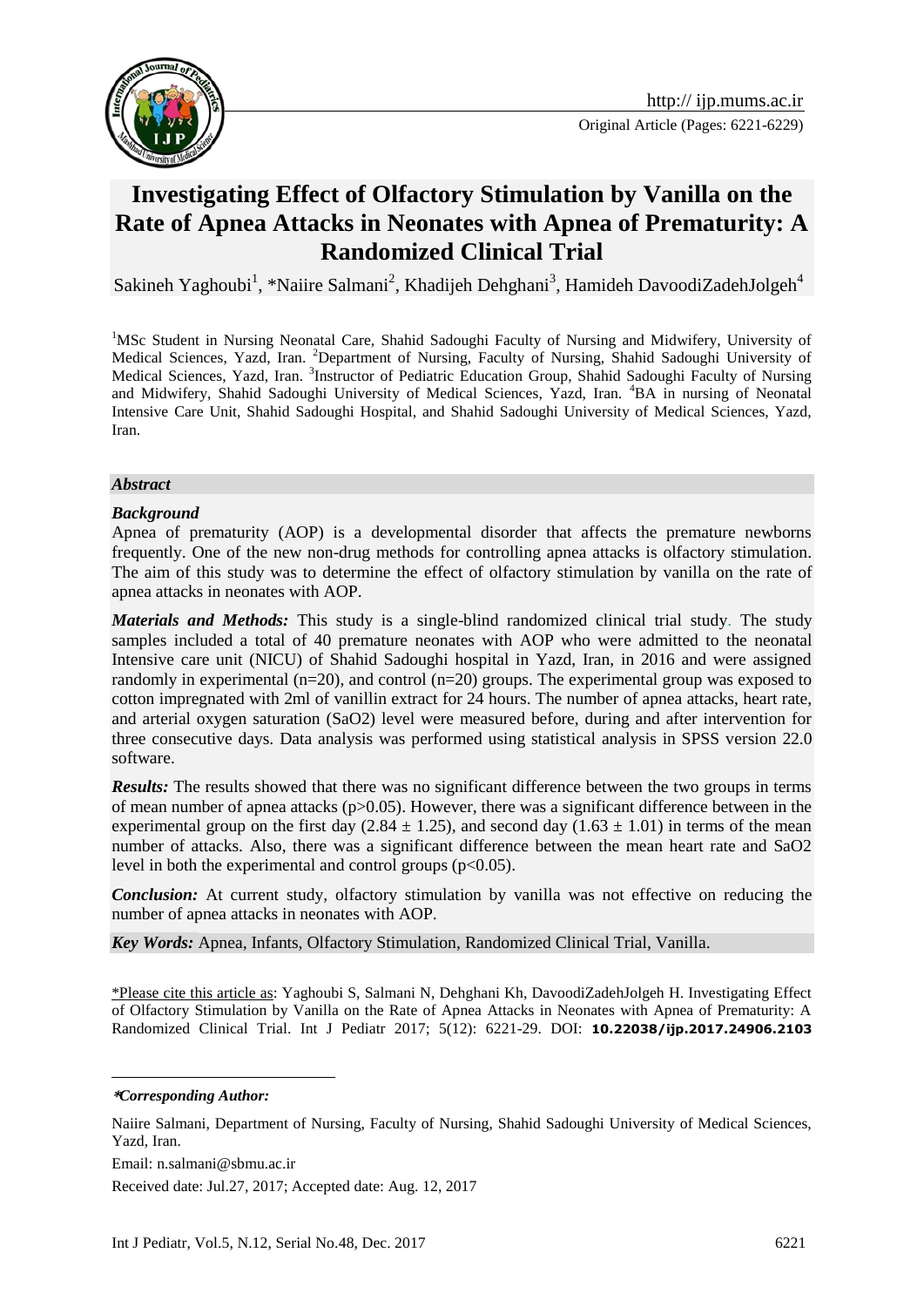## **1- INTRODUCTION**

 Annually, 130 million neonates are born in the world, of which premature births make up 5.9% of births in developing countries, and 12.8% of births in the United States (1). Iran is also one of the areas with a high prevalence of preterm delivery, and premature neonates approximately account for 10% of births (2), and the risk of survival of high risk neonates, including the premature ones, has increased considering the advancement of perinatology in the last decade (3).

One of the most important problems in premature neonates is apnea of prematurity (AOP), which frequently occurs as a developmental disorder in premature neonates, especially neonates of lower gestational age (4), and its onset can lead to complications such as cyanosis, bradycardia, cerebral damage, decreased blood pressure, abnormal nerve development, decreased muscle tone and neurological complications; so that, AOP is a major concern for all the medical team members in the neonatal intensive care unit (NICU) (4, 5). Therefore, with the onset of apnea, various therapeutic approaches are used to control it, which includes two groups of drug and non-drug therapies (6).

Today, the combined use of non-drug and drug methods has been considered. In fact, simplicity, less costly, less complications, and ease of use of these methods have led the medical team members to focus on non-drug methods along with the methods of drug methods for apnea control, and different non-drug methods have been proposed over the past few years, and their effects on controlling apnea attacks have been studied (7-9). Olfactory stimulation is one of the new non-drug methods for controlling apnea attacks (4), and vanilla odor is the odor that can have controlling effect on apnea attacks with no side effects (10). Vanilla is medicinal plants from the family of Orchis maculate (11), which is native to South and Central America, and Mexico; and uses air humidity as a source of nutrition (11, 12). This plant was first used by Marlier et al. (2005), who conducted a study on a group of 14 neonates with AOP and identified to be effective (4). Sadathosseini et al. also showed that pre-blood draw vanilla odor exposure could significantly reduce the duration of infant crying (13).

Williams et al. reported reduced respiratory distress level in newborns exposed to vanilla extract, one day before blood draw (14). Edraki et al., also studied the effect of vanilla odor on the prevention of apnea in premature neonates who still developed no AOP (10), and reported it can be effective, but there has been no experimental study on the effect of vanilla odor on premature neonates with AOP in Iran. Since NICU nurses play a significant role in the treatment of AOP, they can eliminate the need to invasive procedures to control the apnea by performing the related interventions (15); therefore, the present study was aimed to determine the effect of olfactory stimulation by vanilla on the number of apnea attacks in neonates with AOP.

### **2- MATERIALS AND METHODS**

 The present study was a single-blind randomized clinical trial study which was conducted on all premature neonates with AOP disorder who were admitted to the NICU of Shahid Sadoughi hospital in centrally-located city of Iran, Yazd. A minimum number of 20 participants per each group were taken into consideration with regards to the 95%confidence interval (95% CI), power of 80%, and the standard deviation of 3.1 based on the number of apnea attacks reported by Edraki et al. (14), and also considering a one-unit change in the mean scores of apnea attacks between two groups.

 $n = (Z_{1-\alpha/2} + Z_{1-\beta})^2 \times 2S^2/d^2$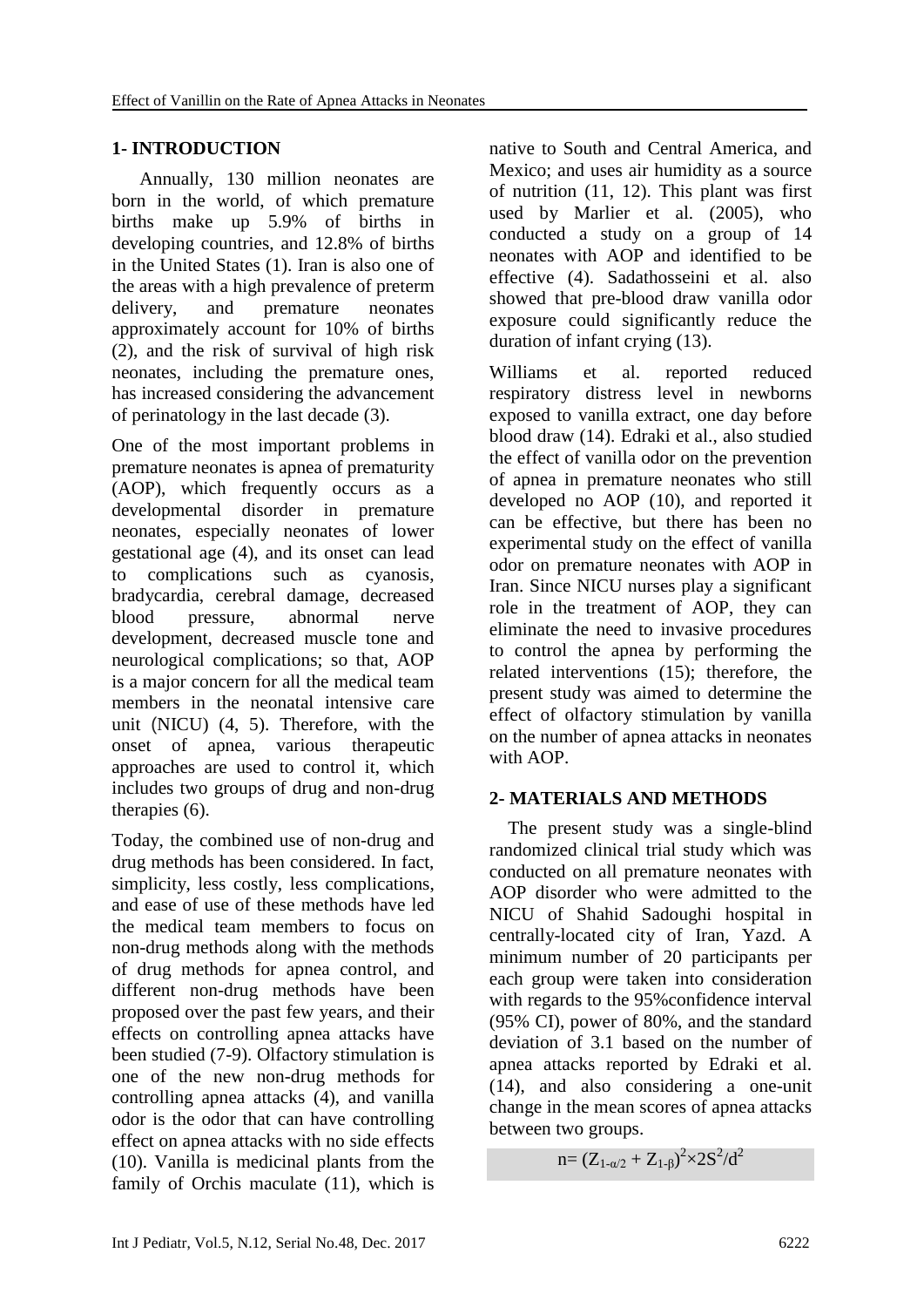The inclusion criteria consisted of the neonates (1) aged less than 32 weeks, (2) weighed less than 2,000gr, (3) diagnosed with AOP by a neonatal specialist, (4) underwent treatment with methyl xanthine, and also (5) the neonates with at least one apnea attack for a period of 4-8 hours (peak effect) after receiving methyl xanthine. Except for the AOP, apnea attacks caused by other reasons including acute infections, congenital heart diseases, anemia (hemoglobin <10), sedation, hypoglycemia, hypocalcemia, cerebral hemorrhage larger than grade I, Periventricular leukomalacia (PVL), patent ductus arteriosus (PDA), chromosomal abnormalities, and brain disorders were dismissed in this study. The exclusion criteria included the neonates with three apnea attacks per hour or the neonates who required frequent ventilation with Ambo-Bag, continuous positive airway pressure (CPAP) or mechanical ventilation, the parents' dissatisfaction and the neonate's discharge or death.

The eligible study subjects were selected randomly. On the first day of study, the neonates were monitored for the number of apnea attacks as well as changes in oxygen saturation (SaO2) and heart rate. On the second day, cotton balls soaked by 2 ml vanilla extract were placed in one corner of the incubator every 12 hours in the experimental group. To avoid any possible contact between the neonates' skin and vanilla-soaked balls, the cotton balls were placed away from the infants for approximately 20 cm. In order to preserve the study's blindness, cotton balls soaked with 2 ml of distilled water were placed 20 cm away from the neonates' heads in control group. The newborns were being monitored in both groups. On the third day, the neonates in both groups were monitored as did on the first day without any intervention to ensure that the ultimate changes were un-attributable to the neonates' normal growth. Also, the

incubator was placed at least one meter away from the neonates according to the standard considerations. The physiological parameters including SaO2 and heart rate were examined by means of pulse oximetry. To do so, the device was plugged into the power outlet and the sensor probe was attached to the infant's foot so that the device displayed heart rate and SaO2 on a monitor. The device being used in this study was standard portable device model A 520 manufactured by NOVAMETRIX USA, which was available in our clinical settings.

The changes in physiologic parameters were considered as apnea attack and recorded by researcher and assistant researcher whenever the SaO2 less than 88% and heart rate less than 90 were observed (4). The olfactory stimulator in this study was prepared as follows: 0.64 gr vanilla extract (S3585211 from MERCK, Germany) was gradually added to 100 ml glycerol 85% (No. 49783 from MERCK, Germany) in the HotSter device (Heidolph, Germany MR 3001 k). Afterwards, transparent liquid of glycerin containing vanilla extract was obtained after being cooled in laboratory temperature for clinical purposes and was used as an olfactory stimulator after consulting with the neonatal specialist. The reason for the use of vanilla extract with the abovementioned concentration was that previous studies attributed significant behavioral and physiological changes in the neonates following the application of this concentration (4, 10).

It is noteworthy that over the course of intervention, all routine preventive measures for apnea management including maintaining the proper position of neck to prevent neck flexion and airway obstruction, performing suction as needed to prevent the accumulation of discharge and obstruction of airway, and also Kangaroo mother care (KMC) (Once a day according to the wards care routine) were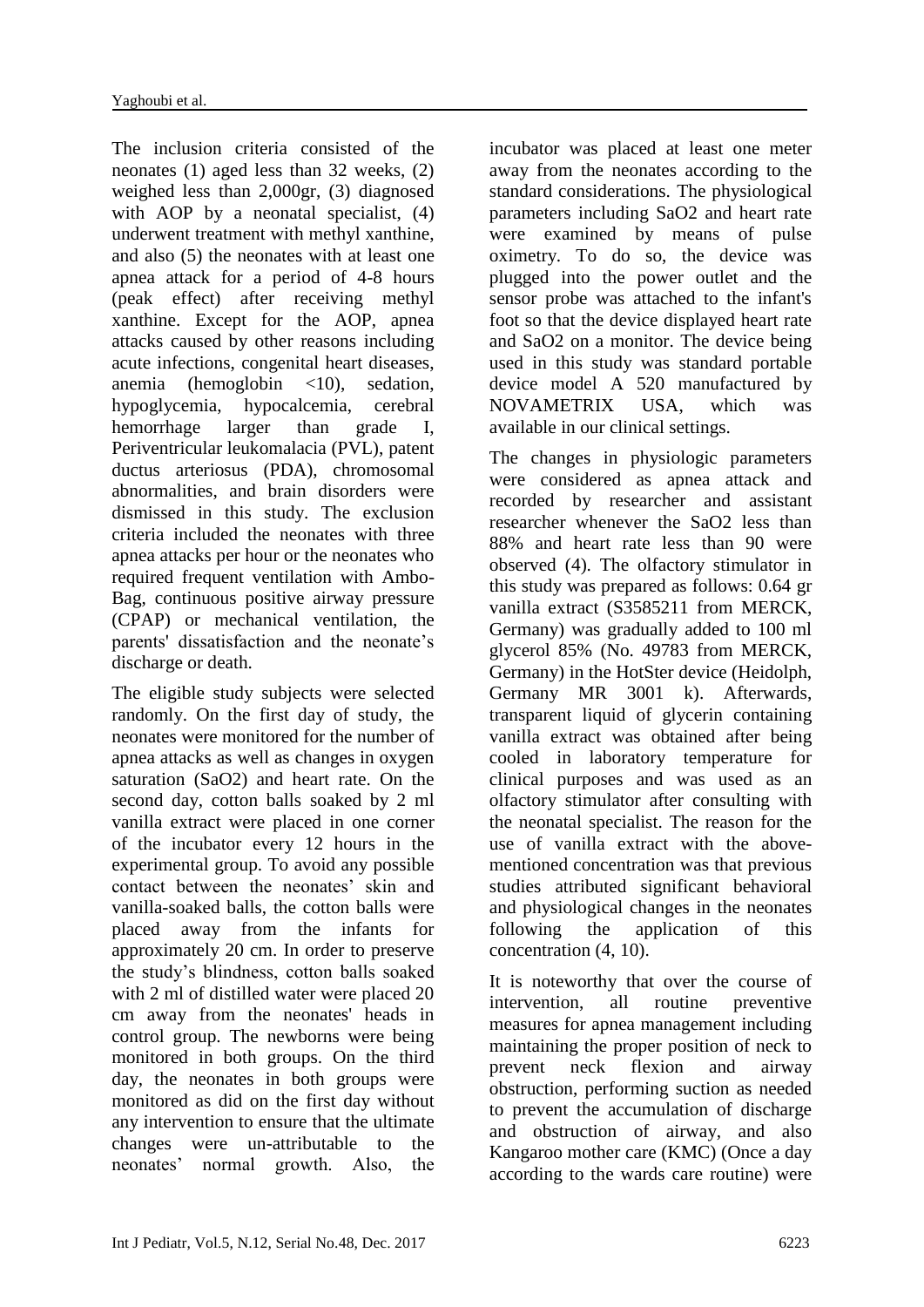taken in to consideration. The neonate's body temperature was maintained at 36.5 to 37.5 °C, and the incubator's temperature settings were changed if the body temperature decreased or increased. Over the course of study, the nurses' interventions following the occurrence of apnea attacks in the neonates of both groups included a gentle stimulating touch and the delivery of additional oxygen in the form of capping for treatment of apnea attacks. In case the apnea persisted and occurred more than 3 times per hour, the infant was supposed to be attached to the Nasal continuous positive airway pressure (NCPAP) and/or mechanical ventilation and excluded from the study. Accordingly, two neonates from the intervention group and one neonate from the control group were excluded from the study. The data were analyzed by SPSS software version 18.0 using descriptive statistics and Kolmogorov-Smirnov tests, independent ttest, paired t-test and Chi-square. P-value <0.05 was considered as significant.

# **3- RESULTS**

 Finally, 18 premature infants in the control group and 19 premature infants in the intervention group participated in the study (**Figure.1**). The results of the Kolmogorov-Smirnov test showed that the data related to the variables studied exhibited a normal distribution. Therefore, necessary conditions for the use of parametric tests were met. Independent ttest showed that there was no significant difference between the mean age and weight of the experimental and control groups  $(p<0.05)$ . Chi-square test also showed that there was no significant difference between two groups in terms of the qualitative variable of gender, and type of delivery (normal and cesarean section) (p<0.05) (**Tables 1 and 2**). Repeated measures ANOVA did not show a significant difference between the mean number of apnea attacks in the experimental and control groups during the three days  $(p = 142)$  (**Table.2**). However, the intra-group study on the mean number of apnea attacks in the experimental group showed statistically significant difference  $(p = 0.016)$  during the three days, and showed a significant difference between the mean number of first-day apnea attacks with the second day  $(p = 0.001)$  based on LSD post-test (**Table.3**).

The results of repeated measures ANOVA showed a statistically significant difference between the mean heart rate of the experimental and control groups ( $p =$ 0.001). There was a statistically significant difference between the mean heart rate of the experimental and control groups using the LSD Test on the second day of study  $(p= 0.001)$ . Intra group study showed that mean heart rate in the experimental group was significantly different during the three days  $(p<0.05)$ , and LSD post hoc test sowed that there was a statistically significant difference between the mean heart rate of the first day and the second day (p=0.006), and a statistically significant difference was also observed between the mean heart rate of the second day and the third day  $(p= 0.001)$  (**Table.3**).

The results of repeated measures ANOVA on mean SaO2, showed a statistically significant difference between the mean SaO2 of the experimental and control groups  $(p= 0.001)$ , and there was a statistically significant difference between the mean SaO2 in the experimental and control group on the second day of the study according to the LSD post hoc test (p  $= 0.005$ ). The intra-group study showed a statistically significant difference (P <0.001) between the first with second days and the second day with the third day in the experimental group in terms of the SaO2 (p = 0.001) (**Table.3**).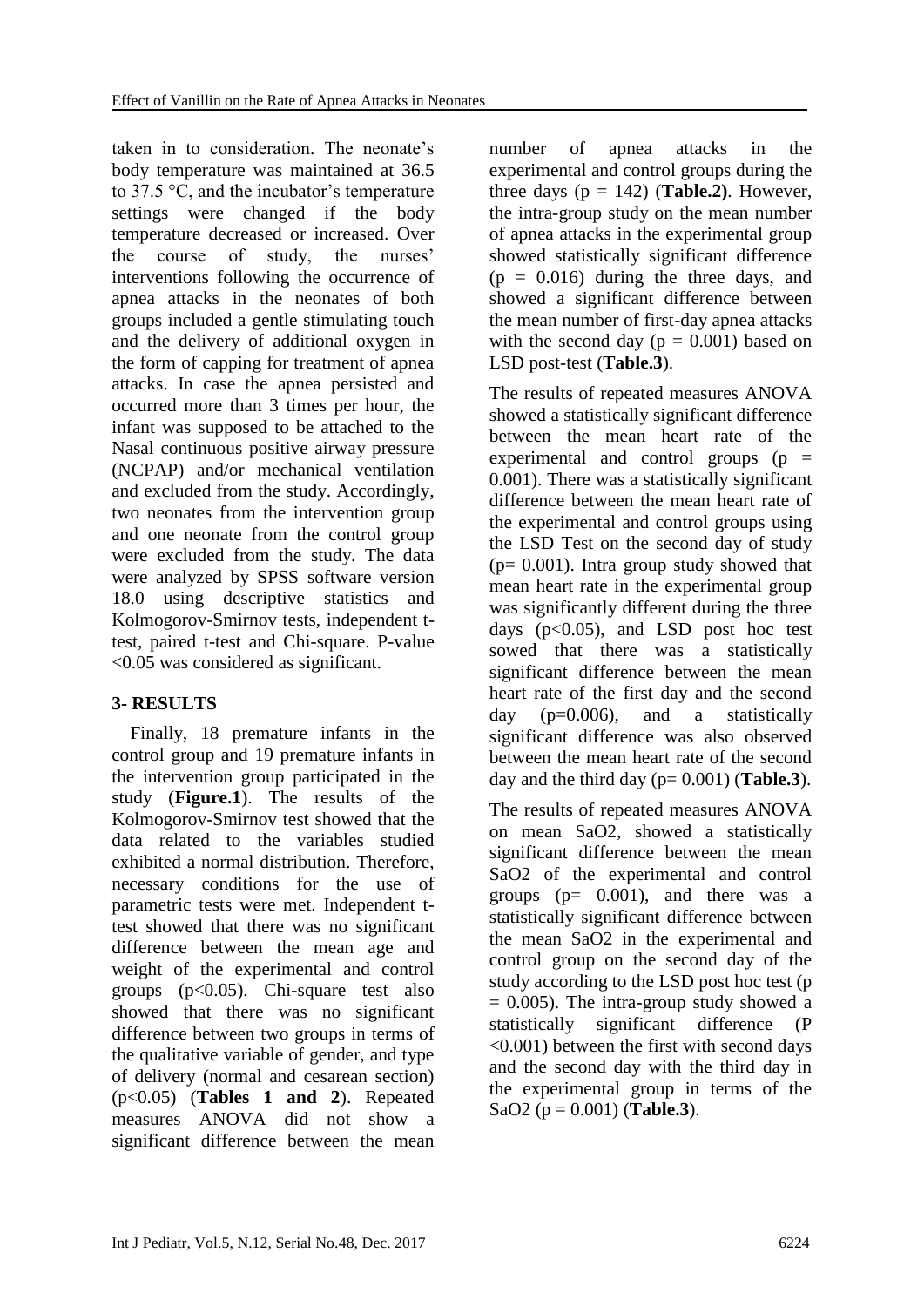

**Fig.1:** The flowchart of present study.

| <b>Table-1:</b> The comparison of the individual characteristics of the studied samples |
|-----------------------------------------------------------------------------------------|
|-----------------------------------------------------------------------------------------|

| <b>Demographic</b> information |            | Experimental group                             |      | Control group         | P-vale                |         |  |
|--------------------------------|------------|------------------------------------------------|------|-----------------------|-----------------------|---------|--|
|                                |            | $Mean \pm SD$                                  |      | $Mean \pm SD$         |                       |         |  |
| Gestational Age (week)         |            | $29.26 \pm 1.72$                               |      | $28.94 \pm 1.73$      |                       | 0.408   |  |
| Age (day)                      |            | $5 \pm 6.86$                                   |      | $4.88 \pm 2.31$       |                       | 0.8     |  |
| Weight (gr)                    |            | $986.31 \pm 162.76$                            |      | $996.66 \pm 186.200$  |                       | 0.8     |  |
| Variables                      |            | Relative<br>Absolute<br>frequency<br>frequency |      | Absolute<br>frequency | Relative<br>frequency | P-value |  |
| Gender                         | Girl       | 10                                             | 52.6 | 11                    | 61.1                  | 0.873   |  |
|                                | Boy        | 9                                              | 47.4 | 9                     | 0.50                  |         |  |
| Type of Labor                  | <b>NVD</b> | 9                                              | 47.4 | 9                     | 0.50                  | 0.604   |  |
|                                | Cesarean   | 10                                             | 52.6 | 9                     | 0.50                  |         |  |

NVD: normal vaginal delivery; SD: standard deviation.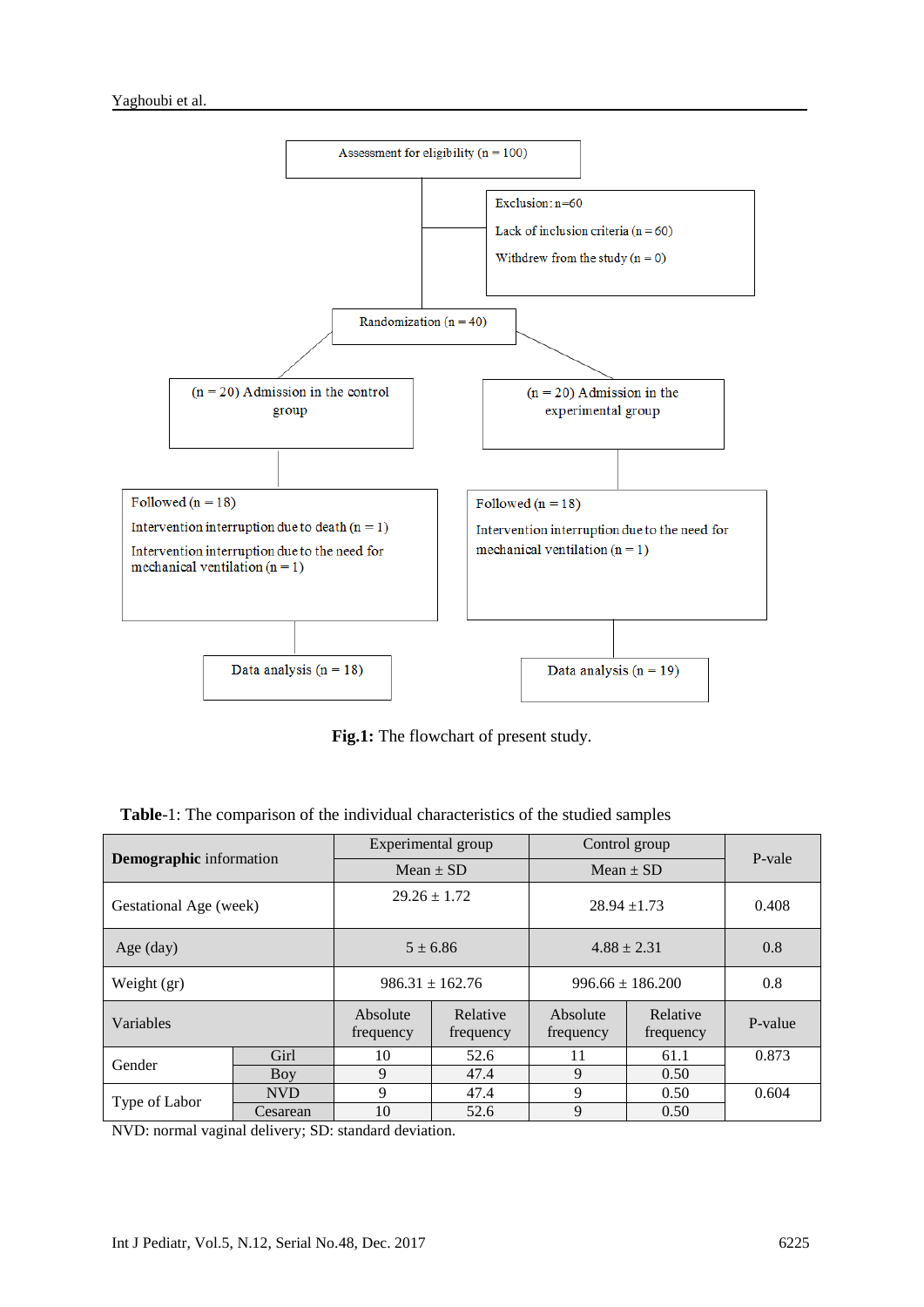| Day        | Mean $+$ SD of apnea in the<br>experimental group | Mean $\pm$ SD deviation of apnea in<br>the control group | P- value |
|------------|---------------------------------------------------|----------------------------------------------------------|----------|
| First day  | $2.84 \pm 1.25$                                   | $2.67 \pm 0.97$                                          |          |
| Second day | $1.63 \pm 1.01$                                   | $2.39 \pm 1.72$                                          | 0.016    |
| Third day  | $2.37 \pm 1.67$                                   | $2.33 \pm 0.90$                                          |          |

**Table-2:** Comparison of mean apnea attacks in two groups of test and control during three days

SD: standard deviation.

**Table-3:** The comparison of mean of apnea attacks, heart rate and arterial oxygen saturation in two groups during three days

| Group        | Stage<br>examined                      | $Mean + SD of$<br>apnea attacks | $P-$<br>value | $Mean + SD of$<br>the heart rate | $P-$<br>value | $Mean + SD of$<br>the $Spo2$ | $P-$<br>value |
|--------------|----------------------------------------|---------------------------------|---------------|----------------------------------|---------------|------------------------------|---------------|
| Experimental | First day with<br>the second day       | $1.2 \pm 1.35$                  | 0.001         | $3.5 \pm 4.3$                    | 0.006         | $5.81 \pm 6.9$               | 0.001         |
|              | First day with<br>the third day        | $0.47 \pm 2.06$                 | 0.33          | $1.6 \pm 6.09$                   | 0.31          | $1.47 \pm 4.8$               | 0.19          |
|              | Second<br>day<br>with the third<br>day | $0.73 \pm 1.75$                 | 0.08          | $6.5 \pm 2.7$                    | 0.001         | $7.28 \pm 3.5$               | 0.001         |
| Control      | First day with<br>the second day       | $0.27 \pm 1.5$                  | 0.45          | $1.3 \pm 5.8$                    | 0.07          | $0.66 \pm 12.04$             | 0.73          |
|              | First day with<br>the third day        | $0.33 \pm 0.90$                 | 0.13          | $2.3 \pm 7.3$                    | 0.20          | $2.44 \pm 8.5$               | 0.95          |
|              | Second<br>two<br>with the third<br>day | $0.056 \pm 1.3$                 | 0.84          | $1.29 \pm 7.4$                   | 0.73          | $1.78 \pm 9.1$               | 0.55          |

SD: standard deviation.

#### **4- DISCUSSION**

 The results of this study showed that apnea attacks were not significantly different in the experimental and control groups during the three days of study, but the number of apnea attacks in the first and second days showed a significant difference in the experimental group, indicating that exposing the premature neonate to the vanilla odor could reduce the number of apnea attacks. These results are consistent with the findings obtained by Marlier et al. who reported that premature neonates did not response to doxapram and caffeine and were treated with vanillin saturated solution, they showed that incubator indoor air aromatization with vanilla odor is effective on the apnea treatment (4). In fact, because of medicinal properties, vanilla has direct or indirect effects on respiratory centers (16); it can enter the bloodstream through the small capillaries and into the brain after passing through the mucous membrane (17); and it is also effective in facilitating the physiological-psychological adaptation of premature neonates with an external environment (4). The findings on the mean of heart rate showed that there was a significant difference between the mean heart rate of the two experimental and control groups on the first day of the study with the second day and the second day with the third day. In fact, heart rate was less decreased after exposing the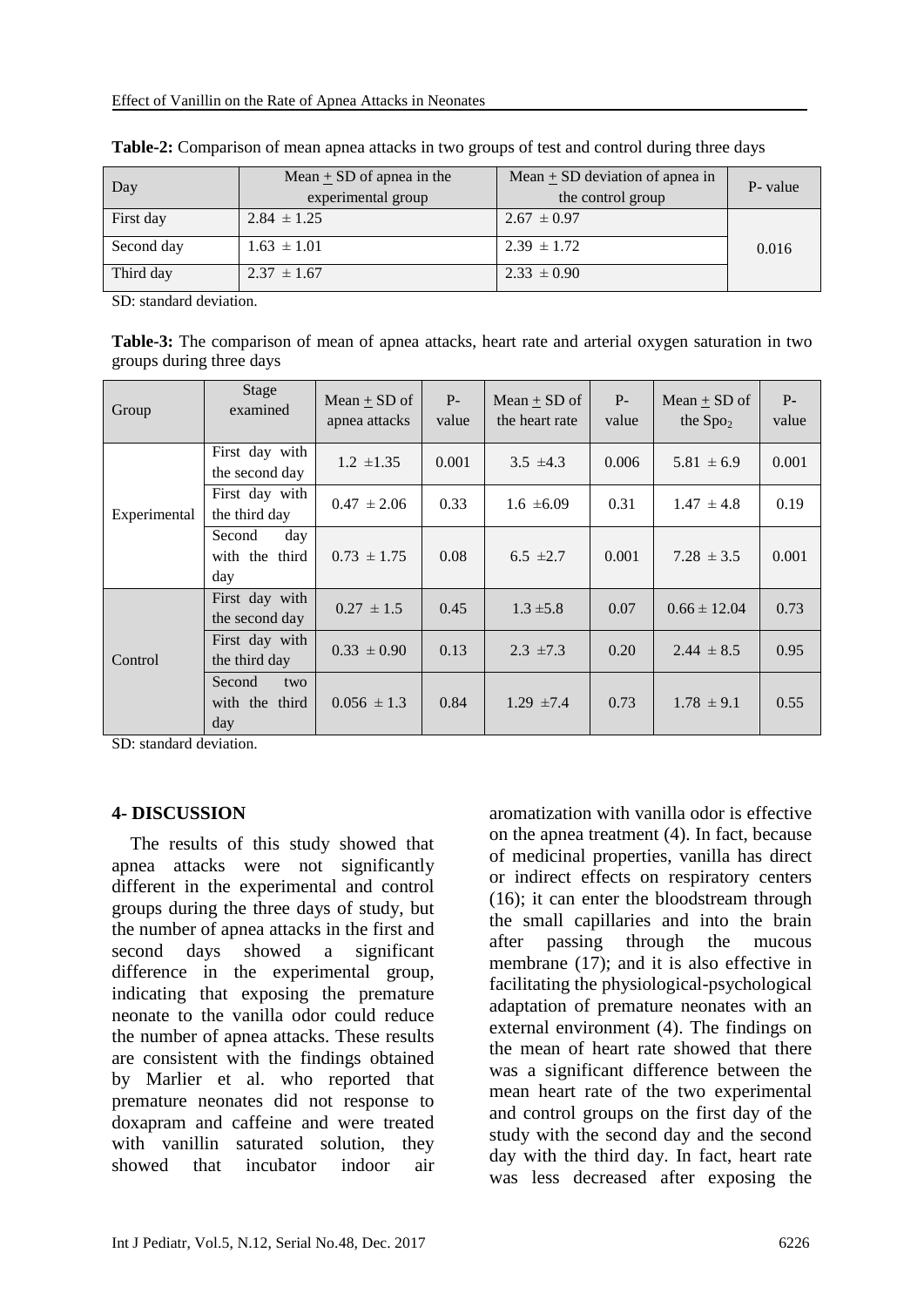infant to vanilla odor on the second day of the study, and reducing the number of attacks on apnea. Marlier et al. also showed that the heart rate of the premature neonates was stable in the presence of vanilla odor (4). Edraki et al. also reported a significant difference between the control and experimental groups in terms of the mean neonatal heart rate, so that the experimental group exposed to vanilla odor had higher heart rate (10). In the study by Aghauli et al., the neonates from the intervention group who were exposed to the scent of rose had significantly fewer episodes of bradycardia compared with the control group (18); and the findings of the mentioned studies were consistent with the findings of the present study. However, it was not consistent with the findings of Sadathosseini et al. who showed that there is no statistically significant difference between three groups, the familiar odor (vanilla), the unusual odor and the control group, in terms of heart rate after insertion, and removal of the needle (13).

It seems that the difference between the results of this study and the present study, can be due to the different conditions of the two studies (the painful procedure for neonates in Sadathosseini's study), and the different duration of exposure with vanilla odor (in the Sadathosseini's study, infants exposed to vanilla odor for 9 hours, but in the present study, this time was 24 hours) (13). Another finding of the present study was the difference in mean SaO2 between the two study groups on the second day of the study; indicating a higher oxygen saturation of vanilla-exposed neonates. There was also a statistically significant difference between the amounts of SaO2 in the experimental group on the first day with the second day, and the second day with the third day. In fact, the experimental group neonates who were exposed to vanilla odor on the second day, have less SaO2 than the control group and had less hypoxia and a more stable respiratory state. Bartocci et al. conducted a study titled "Activation of the olfactory cortex caused by olfaction stimulation in neonates in the United States" and confirmed the foregoing; this research showed that the binding capacity of hemoglobin to oxygen in newborns exposed to the vanilla odor increases significantly (19). The findings Zeraati et al.'s study which was conducted to investigate the effect of multi-sensory stimulation on SaO2 during the examination of the eyes in premature neonates, also showed that multi-sensory stimulation (sensory, hearing, taste stimulation by vanilla odor) causes less reduction in the amount of SaO2 (20), but Sadathosseini et al. who compared the SaO2 level in newborns after insertion of the needle into the skin in the three study groups (vanilla odor stimulation, nonfamiliar odor stimulation and control group), did not show any significant difference, but the SaO2 of neonates in vanilla odor stimulation group (exposed to vanilla odor for 9 hours before blood draw), immediately after removing the needle from the skin, was significantly higher than that of the other two groups (13). The difference between the results of this study and the present study on the assessing the effect of vanilla odor on the amount of SaO2 seems to be related to the intervention duration, so that as the duration of a soothing sensory intervention is prolonged, the sedative and analgesic effects of that intervention also increase (21, 22), thus provides more opportunity for the infant to modify his/her physiological system changes (13).

### **4-1. Limitations of the study**

A significant limitation of this study was the small sample size, as well as short exposure to vanilla odor. Therefore, similar studies are recommended by prolonging the duration of the intervention and the larger sample size.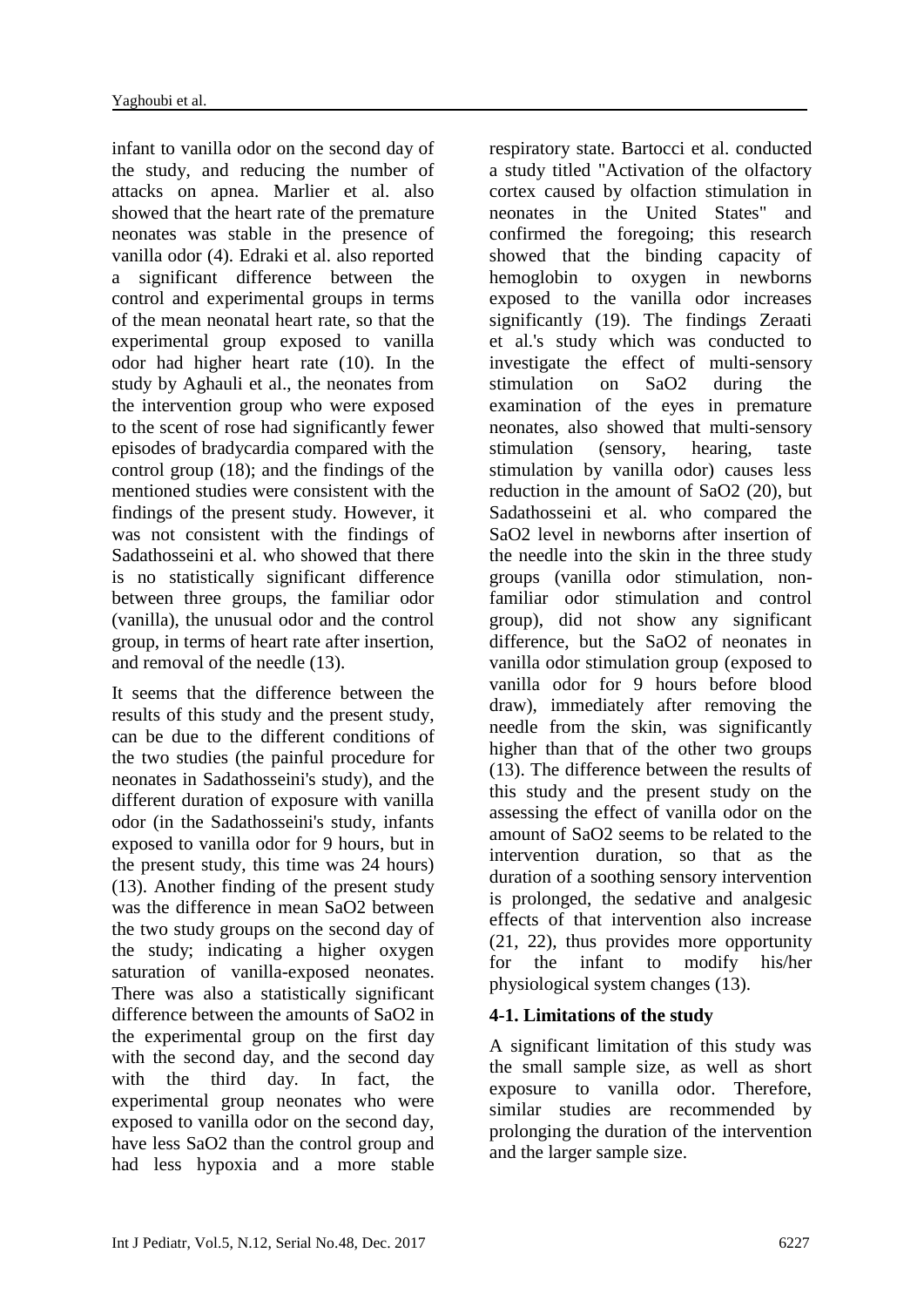### **5- CONCLUSION**

 These findings are important because olfactory stimulation by vanilla could affect the onset of apnea in premature newborns with AOP, and following the reduction in the number of apnea attacks, elevated SaO2 and heart rate. Generally, the findings suggest the positive effect of vanilla stimulation on the physiologic status of the infant. Considering that this intervention is an easy and inexpensive intervention and is not time-consuming for nurses, it can be considered as one of the effective non-drug method to control neonatal apnea attacks.

### **6- CONFLICT OF INTEREST:** None.

### **7- ACKNOWLEDGMENTS**

The authors of this article would like to appreciate all parents of premature neonates admitted to Intensive Care Unit of Shahid Sadoughi of Yazd, who collaborated with the researchers and gave their consent over their infant participation in this study, as well as the respected nurses responsible for the neonatal intensive care unit of Shahid Sadoughi Hospital. This article is derived from the master's thesis and approved by Yazd Shahid Sadoughi University of Medical Sciences with the code number 41728/1/17 / p and the IR.SSU.REC.1395.21 identifier and recorded on the clinical trial site IRCT.2015042821982N1.

#### **8- REFERENCES**

1. Rezaeian M, Goujani R, Sheikh Fathollahi M, Vaziri Nejad R, Manshori A, Razi S. A Comparative Study on Prevalence of Preterm Birth and Low Birth Weight in Iranians and Afghans Races in Rafsanjan Nik-Nafs Hospital in 2011-2012. Journal of Rafsanjan University of Medical Sciences. 2014;13(1):67-82. (In Persian)

2. Momeni F, Hakimjavadi M, Gholamali lavasani M, Haghshenas M. The Effect of Music Therapy (Lullabies) on Infants' Physiological and Growth Parameters.

Middle Eastern Journal of Disability Studies. 2015;5(0):242-50. (In Persian)

3. boskabadi H, Bagheri F, Askari Hosseni Z. Developmental Disorders in Preterm Neonates during the First Two Years of Life Using the Ages and Stages Questionnaire. Journal of Babol University Of Medical Sciences. 2016;18(2):7-13. (In Persian)

4. Marlier L, Gaugler C, Messer J. Olfactory stimulation prevents apnea in<br>
premature newborns. Pediatrics. premature newborns. 2005;115(1):83-8.

5. Hamedi A, Akhlaghi F. A survey of multiple births in Mashad. Iranian Journal of Pediatrics. 2002;12(4):46-8. (In Persian)

6. Bissonnette JM, Hohimer AR, Knopp SJ. Effect of hypoxia on expiratory muscle activity in fetal sheep. Respiratory physiology & neurobiology. 2010;171(2):110-4.

7. Heimler R, Langlois J, Hodel D, Nelin L, Sasidharan P. Effect of positioning on the breathing pattern of preterm infants. Archives of disease inchildhood. 1992;67(3):312-4.

8. Jenni OG, von Siebenthal K, Wolf M, Keel M, Duc G, Bucher HU. Effect of nursing in the head elevated tilt position (15) on the incidence of bradycardic and hypoxemic episodes in preterm infants. Pediatrics. 1997;100(4):62-5.

9. [Kianifar H,](https://www.scopus.com/authid/detail.uri?authorId=29067925900&eid=2-s2.0-84908247473) [Ahanchian H,](https://www.scopus.com/authid/detail.uri?authorId=21833701600&eid=2-s2.0-84908247473) [Grover Z,](https://www.scopus.com/authid/detail.uri?authorId=16301181100&eid=2-s2.0-84908247473) [Jafari S,](https://www.scopus.com/authid/detail.uri?authorId=55442873400&eid=2-s2.0-84908247473) [Noorbakhsh Z,](https://www.scopus.com/authid/detail.uri?authorId=56222140900&eid=2-s2.0-84908247473) [Khakshour A,](https://www.scopus.com/authid/detail.uri?authorId=55550328600&eid=2-s2.0-84908247473) et al. Synbiotic in the management of infantile colic: A randomised controlled trial. [Journal of](https://www.scopus.com/sourceid/15108?origin=recordpage)  [Paediatrics and Child Health](https://www.scopus.com/sourceid/15108?origin=recordpage) 2014; 50(10):801-5.

10. Edraki M, Pourpulad H, Kargar M, Pishva N, Zare N, Montaseri H. Olfactory stimulation by vanillin prevents apnea in premature newborn infants. Iranian journal of pediatrics. 2013;23(3):261.(In Persian)

11. Bythrow JD, editor Vanilla as a medicinal plant. Seminars in integrative medicine; 2005: Elsevier.

12. Prince RC, Gunson DE. Just plain vanilla? Trends in biochemical sciences. 1994;19(12):52